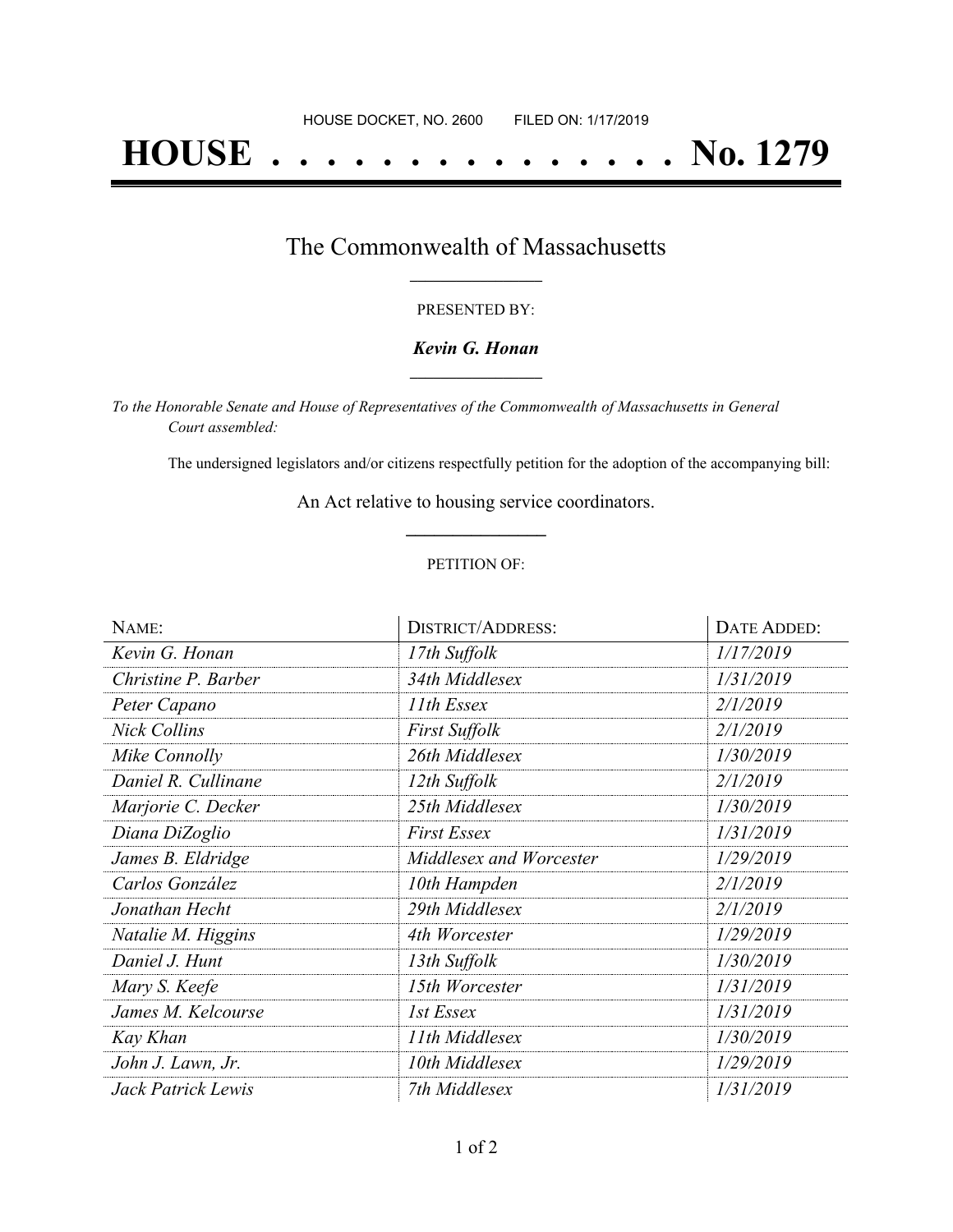| Jason M. Lewis           | <b>Fifth Middlesex</b> | 1/28/2019 |
|--------------------------|------------------------|-----------|
| Jay D. Livingstone       | 8th Suffolk            | 1/29/2019 |
| Joseph W. McGonagle, Jr. | 28th Middlesex         | 1/29/2019 |
| Paul McMurtry            | 11th Norfolk           | 1/30/2019 |
| Elizabeth A. Poirier     | 14th Bristol           | 1/30/2019 |
| David M. Rogers          | 24th Middlesex         | 1/31/2019 |
| Thomas M. Stanley        | 9th Middlesex          | 1/30/2019 |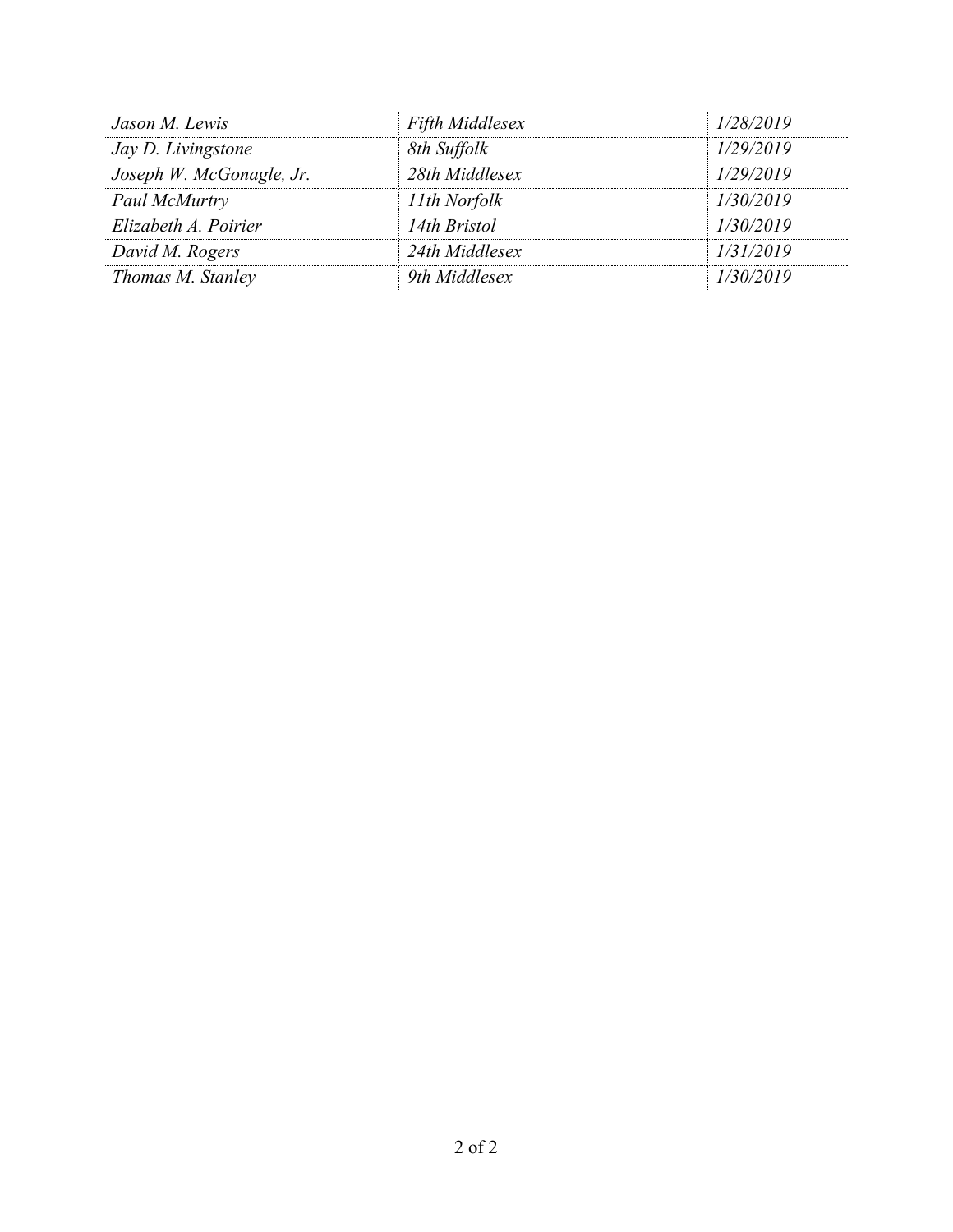# **HOUSE . . . . . . . . . . . . . . . No. 1279**

## The Commonwealth of Massachusetts

**In the One Hundred and Ninety-First General Court (2019-2020) \_\_\_\_\_\_\_\_\_\_\_\_\_\_\_**

**\_\_\_\_\_\_\_\_\_\_\_\_\_\_\_**

An Act relative to housing service coordinators.

Be it enacted by the Senate and House of Representatives in General Court assembled, and by the authority *of the same, as follows:*

| $\mathbf{1}$ | Section 38B of Chapter 121B of the General Laws, as appearing in the 2016 Official                  |
|--------------|-----------------------------------------------------------------------------------------------------|
| 2            | Edition, is hereby amended by inserting after the word 'program' in line 12 the following:          |
| 3            | There shall also be, subject to appropriation, a program for housing service coordinators           |
| 4            | to assist residents of privately owned state and federally assisted housing to reduce evictions,    |
| 5            | increase housing stability, and coordinate residents' access to opportunities for education, job    |
| 6            | training, and other services that may increase economic self-sufficiency.                           |
| $\tau$       | The department of housing and community development, hereinafter the "department",                  |
| 8            | shall train and certify agencies eligible to provide housing service coordinators and shall develop |
| 9            | standard outcome measures by which work shall be assessed.                                          |
| 10           | Property owners who participate in this program shall not file a summary process action             |
| 11           | for eviction of any subsidized tenant unless the owner certifies on a form approved by the          |
| 12           | department that the tenant was provided the opportunity to meet with the housing service            |
| 13           | coordinator a minimum of thirty days before the summary process filing unless problems              |